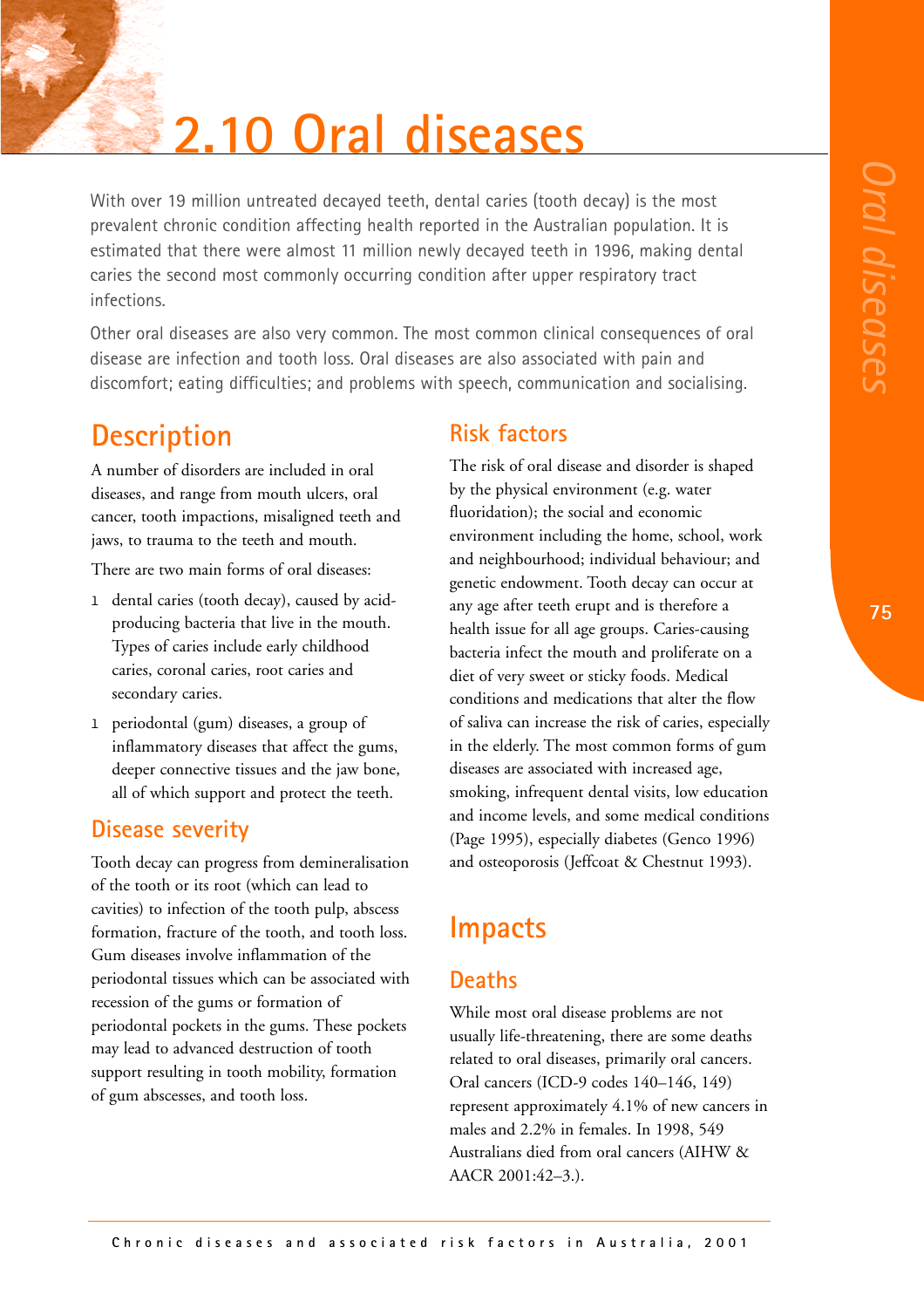Dental problems are very common in the population and are ranked as the fourth most frequent illness condition, behind headache, high blood pressure and colds (Spencer & Lewis 1988). In 1995, dental problems were the fourth most frequently reported condition among children from birth to age 14, affecting 6% of boys and 7% of girls (AIHW 1998:16).

The number of decayed, missing and filled teeth due to dental caries increases with age. By age 20, over 90% of the population in 1987–88 had experienced some dental caries (Barnard 1993). The average number of untreated decayed teeth was highest at 1.8 for those aged 25–29. Persons with teeth missing as a result of dental caries comprised 76% of those aged 35–44, and there were over 17 missing teeth per person aged 65 and above. Filled teeth increased to a high of 10 per person aged 30–34.

Most of the Australian population has some mild gum disease at any given time. Only a small proportion of Australians has severe gum disease affecting their teeth. Of the population aged 10 or more in 1987–88, the most recent year for which information is available, 22% had periodontally healthy mouths, while 15% had periodontal pockets 4–5mm, and 3% had periodontal pockets 6mm or more in depth (Table 2.10.1).

Losing all natural teeth (edentulism) increases as age increases, as shown in Figure 2.10.1. This reflects both the cumulative loss of teeth over time and previous patterns of dental treatment. In 1996, 49% of persons aged 74 years or more were edentulous.

In only 54% of Australians in 1987–88 was malocclusion (misaligned teeth and jaws) judged to be absent, while severe malocclusion was present in 12% of people (Barnard 1993). Some treatment for malocclusion was judged to **Table 2.10.1: Periodontal problems of persons aged 10 or more, 1987–88**

| <b>Periodontal condition</b>     | Per cent |
|----------------------------------|----------|
| Calculus                         | 34       |
| Periodontal pockets, 4-5mm       | 15       |
| Periodontal pockets, 6mm or more | 3        |
| Bleeding of gums on probing      | 11       |
| Edentulous (no natural teeth)    | 13       |
| No periodontal problem           | 22       |
| Source: Barnard 1993.            |          |

be needed by 11%, and 6% were having or had completed treatment.

In 1996, there were 178 babies born with either cleft lip, cleft palate or both. Over the period 1987 to 1996 there were approximately six cases of cleft palate and nine cases of cleft lip per 100,000 live births each year (Hurst et al. 1999).

A total of 2,625 new cases of oral cancers were diagnosed in 1997 (AIHW & AACR 2000). The lip (45%), tongue (17%) and floor of mouth/other mouth (15%) were the most common sites of these new cases of oral cancer. A comparison of the number of new cases with the number of deaths from oral cancers indicates that survival rates are high.

## **Oral diseases in population subgroups**

There are some marked social and regional differentials in Australia in the levels of oral diseases. In 6-year-old children, those living in areas representing the most disadvantaged quarter of the population experience almost twice as much caries as children living in areas representing the least disadvantaged quarter. People with lower education status and in less skilled occupational groups experience higher rates of edentulism (complete tooth loss) and tooth extraction.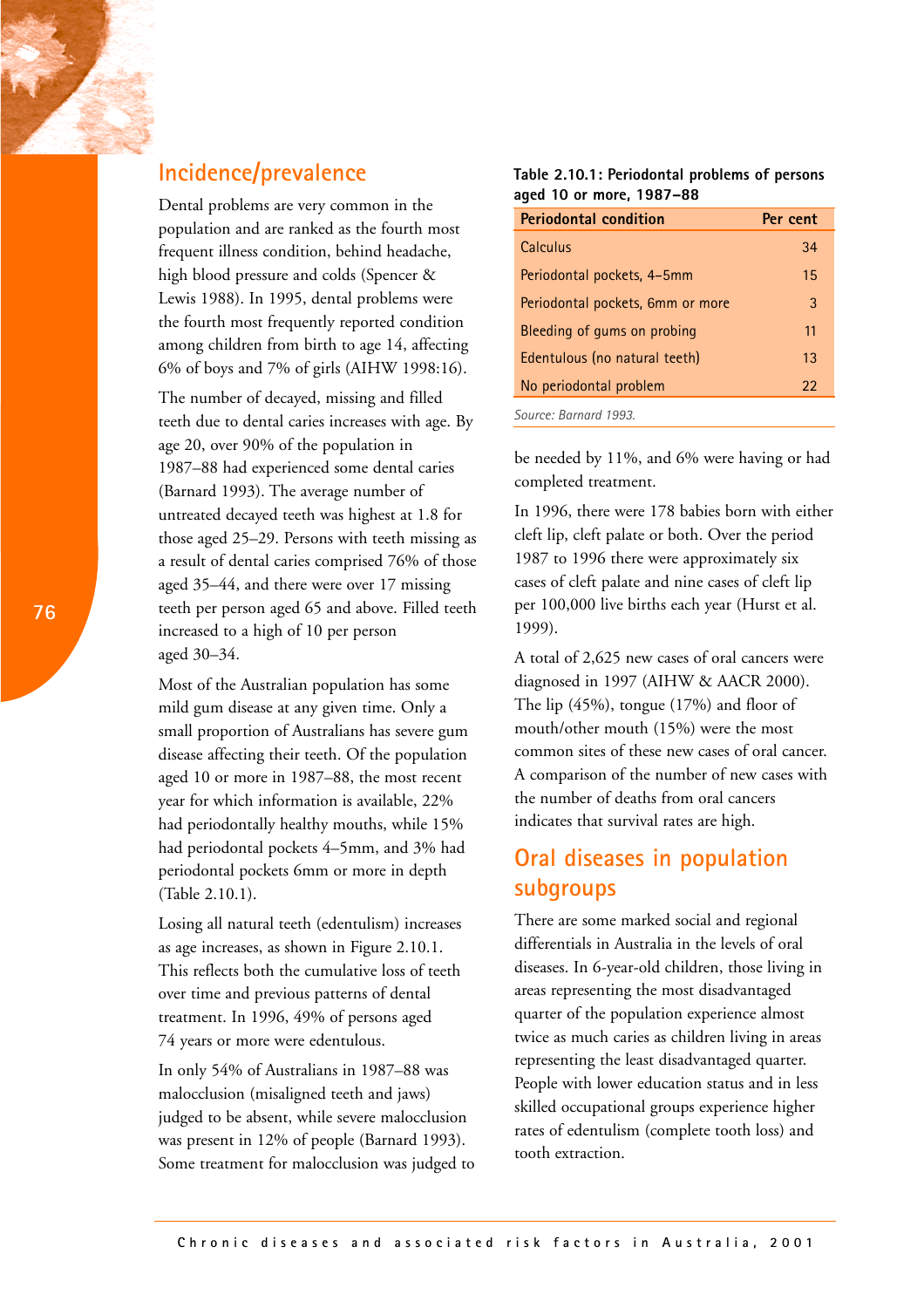There is also a clear relationship between occupation and the social impact of oral diseases and disorders. When three occupational groups were compared, people in more highly skilled or highly paid occupational groups reported less social impact as measured by the Oral Health Impact Profile, and showed a clear gradient across the dimensions of physical, psychological and social disability, and handicap associated with dental problems (Yanga-Mabunga 1998).

In 6-year-old children, caries experience increases from metropolitan to rural and remote locations. Twelve-year-old children living in rural areas fare worse than both urban-dwelling and remote-dwelling children, as shown in Figure 2.10.2. In addition, older Australians living in rural areas are more likely to be edentulous (have no natural teeth) and more likely to wear a denture than those living in urban areas.

Indigenous Australians are more likely than non-Indigenous Australians to have lost all their teeth, have gum diseases, and receive less caries

treatment. High rates of tooth loss in Indigenous adults are associated with the high prevalence of mature onset diabetes in that community. Severe periodontal disease is more prevalent for Indigenous Australians for all ages above 35. The early stages of poorer periodontal health are evident in Indigenous Australians aged 18–24.

#### **Quality of life**

The social impact of oral diseases and disorders is widespread and significant across the Australian population, as shown in Figure 2.10.3. Nearly half of the adults with no natural teeth and 40% of those with some natural teeth reported experiencing discomfort, when eating, in the previous 12 months. Pain from teeth, gums or dentures was reported by approximately one-third of Australian adults. Self-consciousness related to oral health problems was reported by 20% of Australian adults. Approximately one in ten adult Australians who had their own natural teeth reported diminished taste, having to alter their



**Figure 2.10.1: Edentulous persons, by age group, 1979 to 1996**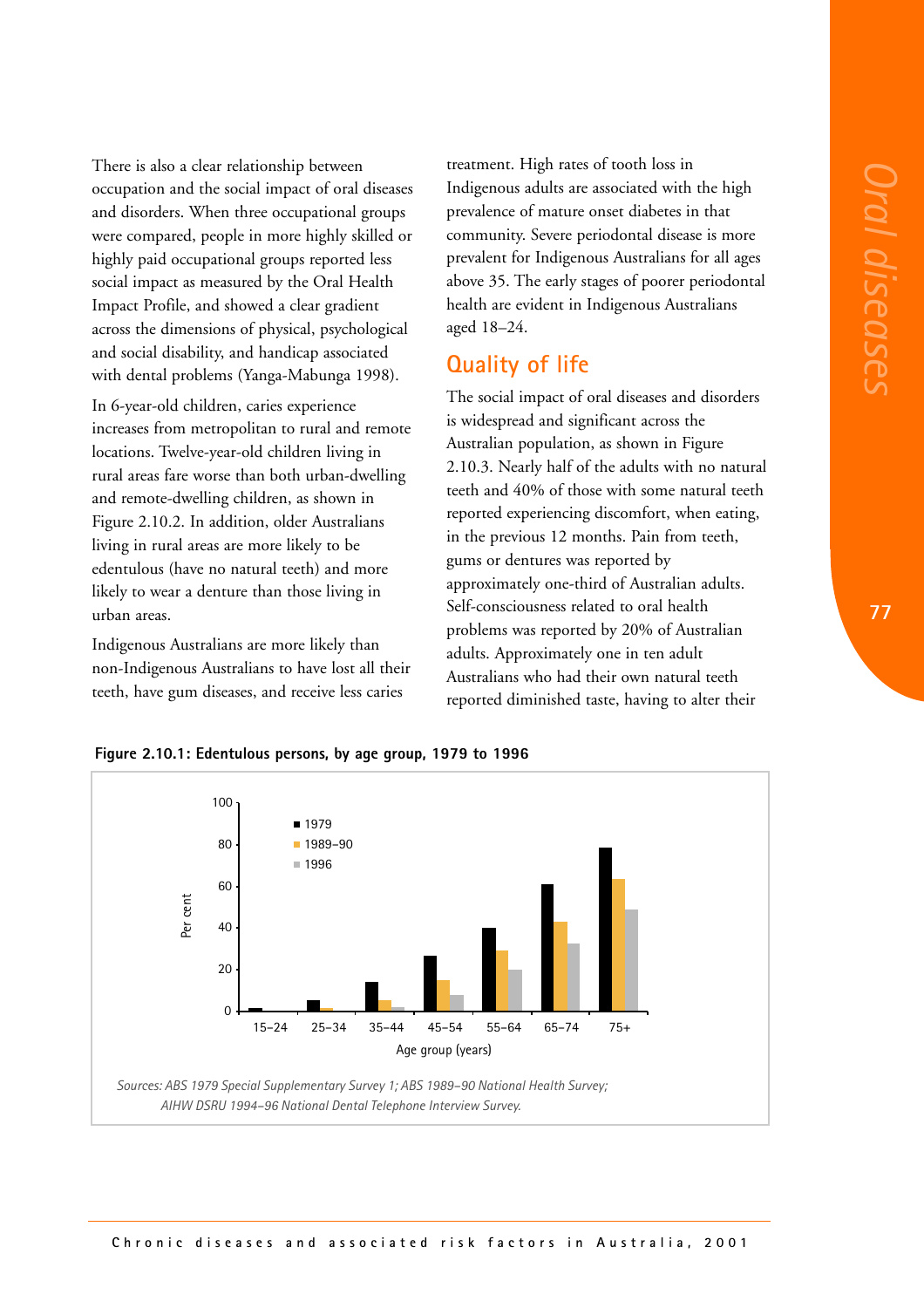

**Figure 2.10.2: Children's experience of decayed, missing or filed teeth, by geographic location, 1996** 





diet, difficulty pronouncing words, embarrassment, difficulty relaxing, having to interrupt meals and being irritable because of their teeth, gums or dentures in the previous 12 months (AIHW DSRU: unpublished data, 1999 Dental Health and Lifestyle Factors Survey).

#### **Use of health services**

Some oral diseases and conditions such as oral cancers and oral trauma may be treated in hospital settings. There are also dedicated public dental hospitals in some capital cities that provide public dental treatment to eligible patients. Most dental problems are treated by general dental practitioners in either private or public clinics.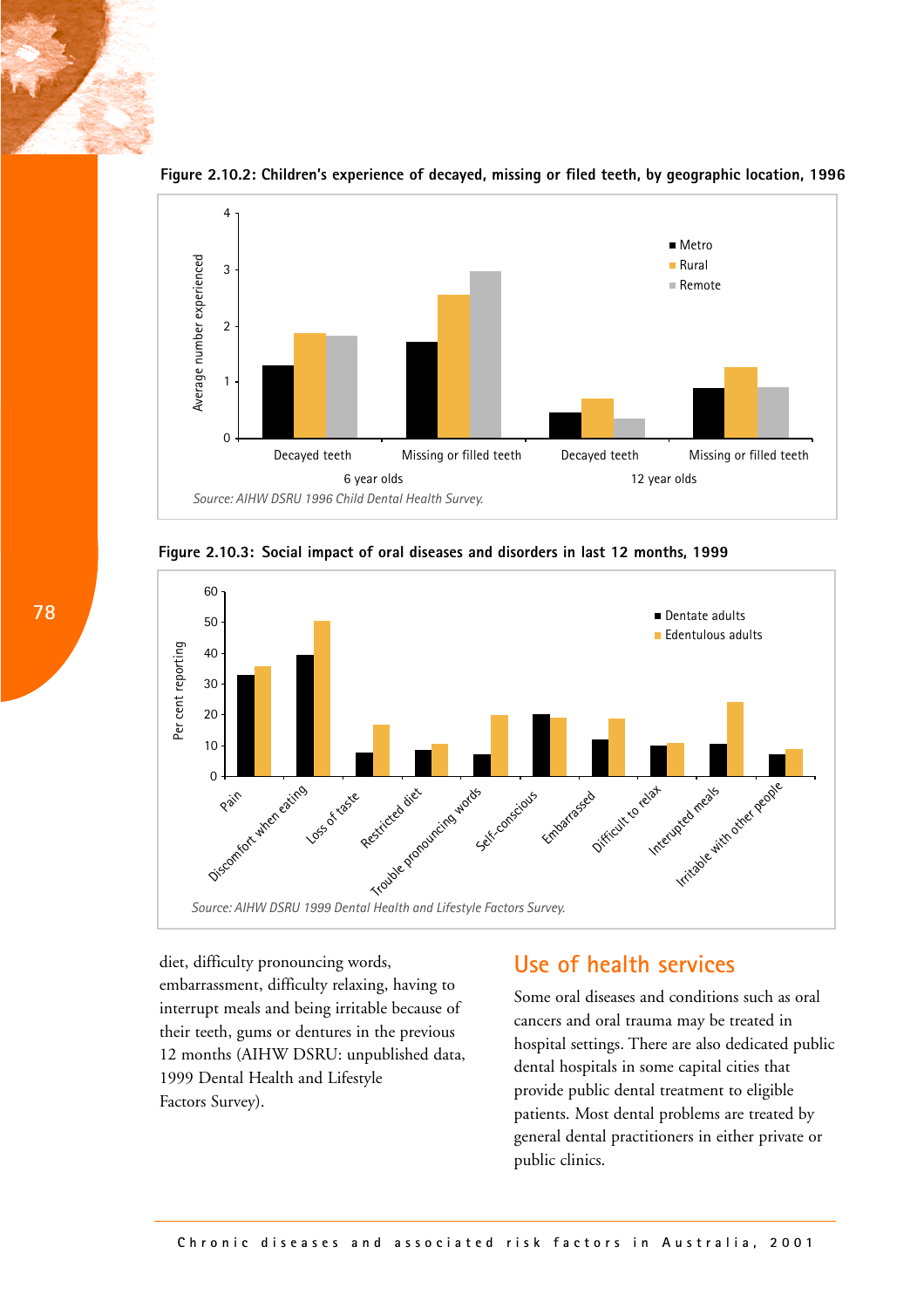Oral trauma resulted in Australians being admitted to hospital at a rate of 67 per 100,000 people (AIHW NISU, unpublished data). This includes only hospital admissions where oral injury was the principal diagnosis, not all admissions that include an oral injury. Oral trauma not resulting in hospitalisation is also substantial, with an estimated 24 cases of oral trauma per 1,000 children aged 6–12 years (Stockwell 1988).

The benefits of regular dental visits are shown in Figure 2.10.4. People whose most recent visit was for a dental problem were more likely to have a gap of over 5 years since their previous visit (17%), compared to those who came for a check-up (3%). Conversely, of those whose last visit was for a dental problem, only 41% had visited in the past year while 72% of those visiting for a check-up had visited in the last year.

Differences in access are evident by age group. There is a sharp increase in visiting for a dental problem from adolescents (25% for ages 12–17) to young adults (over 40% for ages 18–24) after which the proportion of problem visiting remains fairly constant. In children, the greater use of dental services for check-up visits reflects

the availability of services through the school dental services. In Australia as a whole, only 6% of those aged 6–12 had not made a dental visit in the previous 2 years. This increased to 10% for ages 13–16.

#### **Costs**

The high burden of illness from oral diseases and disorders is reflected in the costs of dental health care services. The direct costs to the health care system of oral disease in 1997–98 totalled more than \$1.9 billion per year, or 4% of total health expenditure. Dental caries has been estimated to account for approximately 70% of this amount.

These costs do not include indirect costs of oral diseases and disorders to individuals, or the cost to society of lost work days, school days, or productivity (AIHW: Mathers & Penm 1998:2). For example, 21% of workers in 1996 reported taking time off work for a check-up, 16% reported taking time off for a problem, and 29% continued to work despite having a dental problem, but possibly with reduced productivity (Yanga-Mabunga 1998).



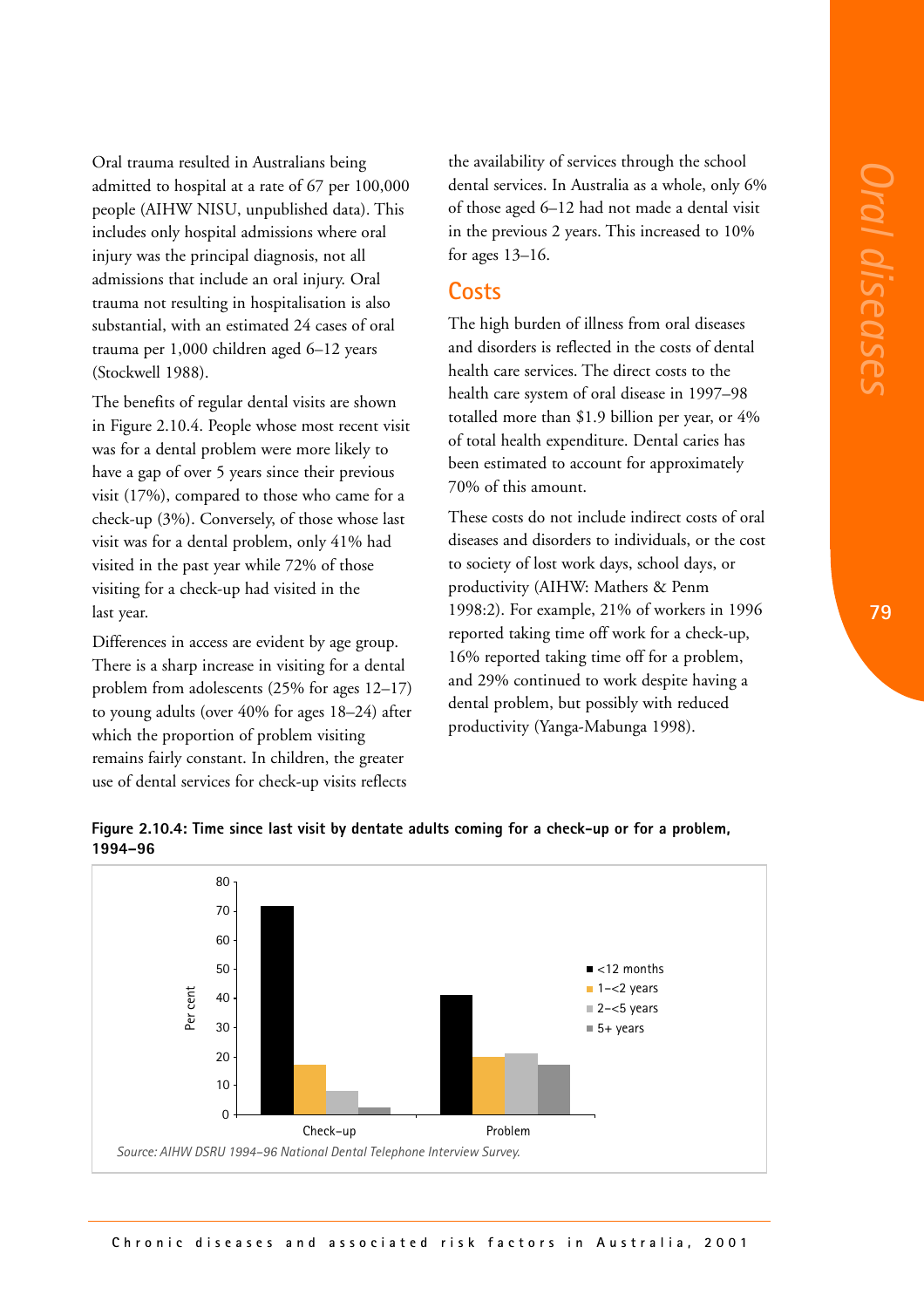Tooth and gum disease can be controlled, as evidenced by the use of fluoride, by tooth and gum brushing, by cessation of smoking, or by fillings and other treatments. The body's protective mechanisms, including saliva, play an important role in limiting tooth damage from caries-causing bacteria. Even if caries reaches an advanced stage, a tooth can be retained if infection is controlled, diseased tissue removed and replaced, and the form and function of the tooth restored (e.g. through root canal treatment).

## **Prevention**

Oral diseases are largely preventable. When they occur, interventions are available to limit their progress, alleviate pain and suffering and restore function. The major types of oral disease are dental caries and periodontal disease. Both of these ultimately lead to tooth loss if not treated, but are largely preventable and reversible if detected and treated early. Currently about 90% of all tooth loss can be attributed to these two categories of diseases. Therefore, most tooth loss is avoidable.

Oral health needs in Australia are addressed implicitly in a number of ways, including nutrition and general health programs. Examples of primary prevention in oral health include water fluoridation, toothpaste fluoridation, education and awareness raising, and access to preventive dental services such as those offered by the school dental services provided by State and Territory health authorities. Secondary and tertiary prevention are generally offered by dental health care workers in clinical settings.

### **Water fluoridation**

Considerable oral health gains from the prevention and control of dental caries, especially for children and adolescents, are associated with an increased exposure to fluoride, through both water fluoridation and toothpaste with fluoride (Spencer 1986a, 1986b; Spencer et al. 1994). Between 1964 and 1971, six of Australia's capital cities introduced water fluoridation. Melbourne was not fluoridated until 1977. In most Australian States and Territories, some three-quarters of the resident population now has access to fluoridated water supplies. Brisbane is the only non-fluoridated capital city.

### **School dental services**

In the 1970s, the Commonwealth Government funded the development of infrastructure and the education of dental therapists as the workforce for school dental services. These services achieved high coverage of the target primary school population in all States and Territories other than New South Wales and Victoria. Most services were then extended through the secondary school population.

The range of care provided throughout Australia in the school dental services is similar, covering basic restorative and preventive care, and some limited orthodontic care. The school dental services have shown themselves to be effective in reaching a high percentage of children. The unit cost of the services is low and the health outcomes continue to improve, providing an excellent base on which the oral health of Australians can be built.

**80**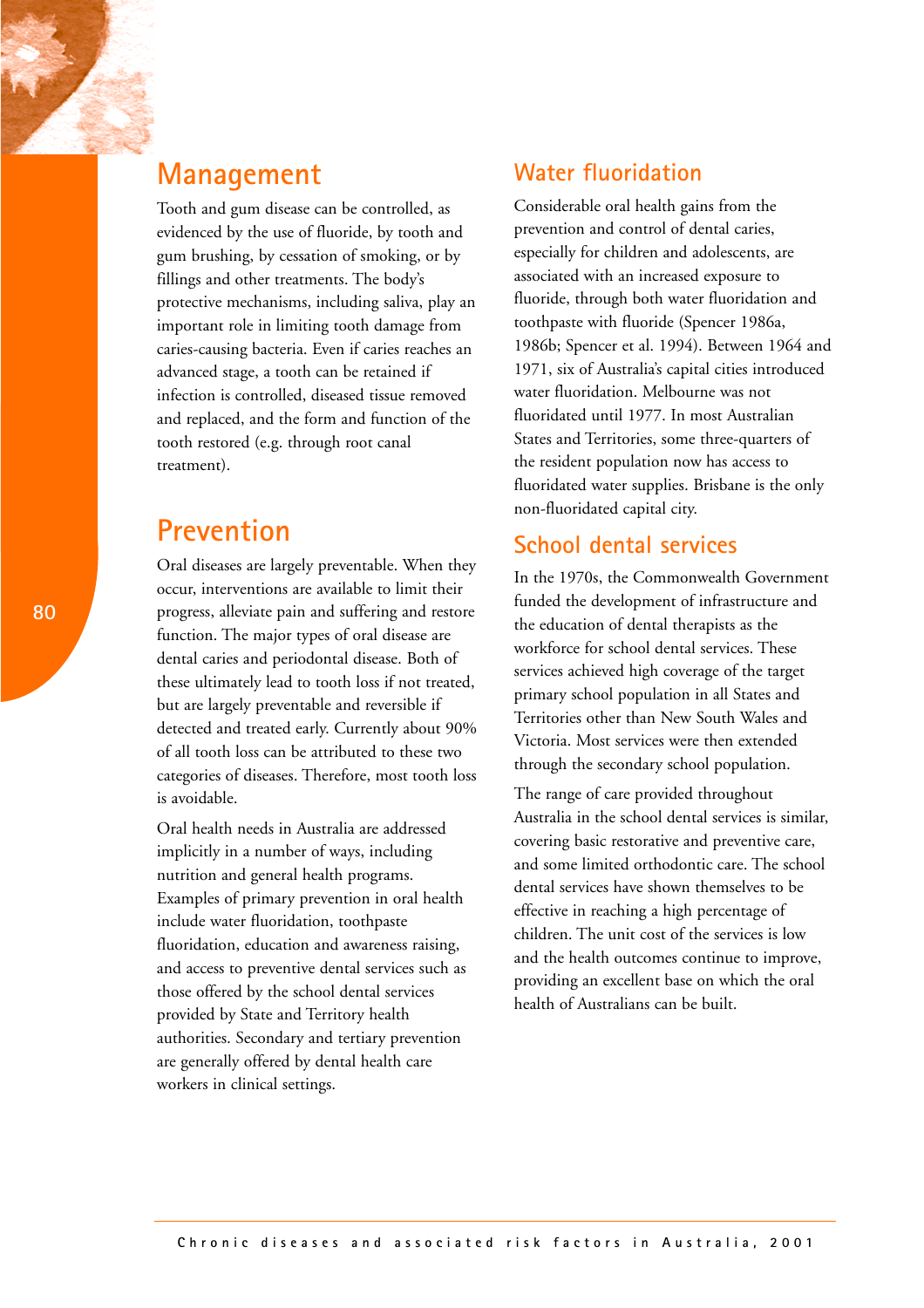## **References**

AIHW 1998. Australia's health 1998. AIHW Cat. No. AUS 10. Canberra: AIHW.

AIHW 2000. Australia's health 2000. AIHW Cat. No. AUS 19. Canberra: AIHW.

AIHW & AACR 2001. Cancer in Australia 1998. AIHW Cat. No. CAN 12. Canberra: AIHW.

AIHW: Mathers C, Penm R, Carter R et al. 1998. Health system costs of diseases and injury in Australia 1993–94. AIHW Cat. No. HWE 5. Canberra: AIHW.

Barnard P 1993. National Oral Health Survey, Australia 1987–88. Canberra: AGPS.

Genco R 1996. Current view of risk factors for periodontal diseases. Journal of Periodontology 67:1041–9.

Hurst T, Shafir E, Day P et al. 1999. Congenital malformations Australia, 1995 and 1996. Sydney: AIHW National Perinatal Statistics Unit.

Jeffcoat M & Chestnut C 1993. Systemic osteoporosis and oral bone loss: evidence shows increased risk factors. Journal of the American Dental Association 124:49–56.

Page R 1995. Critical issues in periodontal research. Journal of Dental Research 74:1118–28.

Spencer A 1986a. Contribution of fluoride vehicles to changes in caries severity in Australian adolescents. Community Dentistry and Oral Epidemiology 14:238–41.

Spencer A 1986b. Past association of fluoride vehicles with caries severity in Australian adolescents. Community Dentistry and Oral Epidemiology 14:233–7.

Spencer A, Davies M, Slade G et al. 1994. Caries prevalence in Australasia. International Dental Journal 44:415–23.

Spencer A & Lewis J 1988. The delivery of dental services: information, issues and directions. Community Health Studies 12:16–30.

Stockwell A 1988. Incidence of dental trauma in the Western Australian School Dental Service. Community Dentistry and Oral Epidemiology 16:294–8.

Yanga-Mabunga M 1998. The social impact of oral diseases and disorders among Filipino and Australian workers. Unpublished M Sci Dent Thesis, University of Adelaide.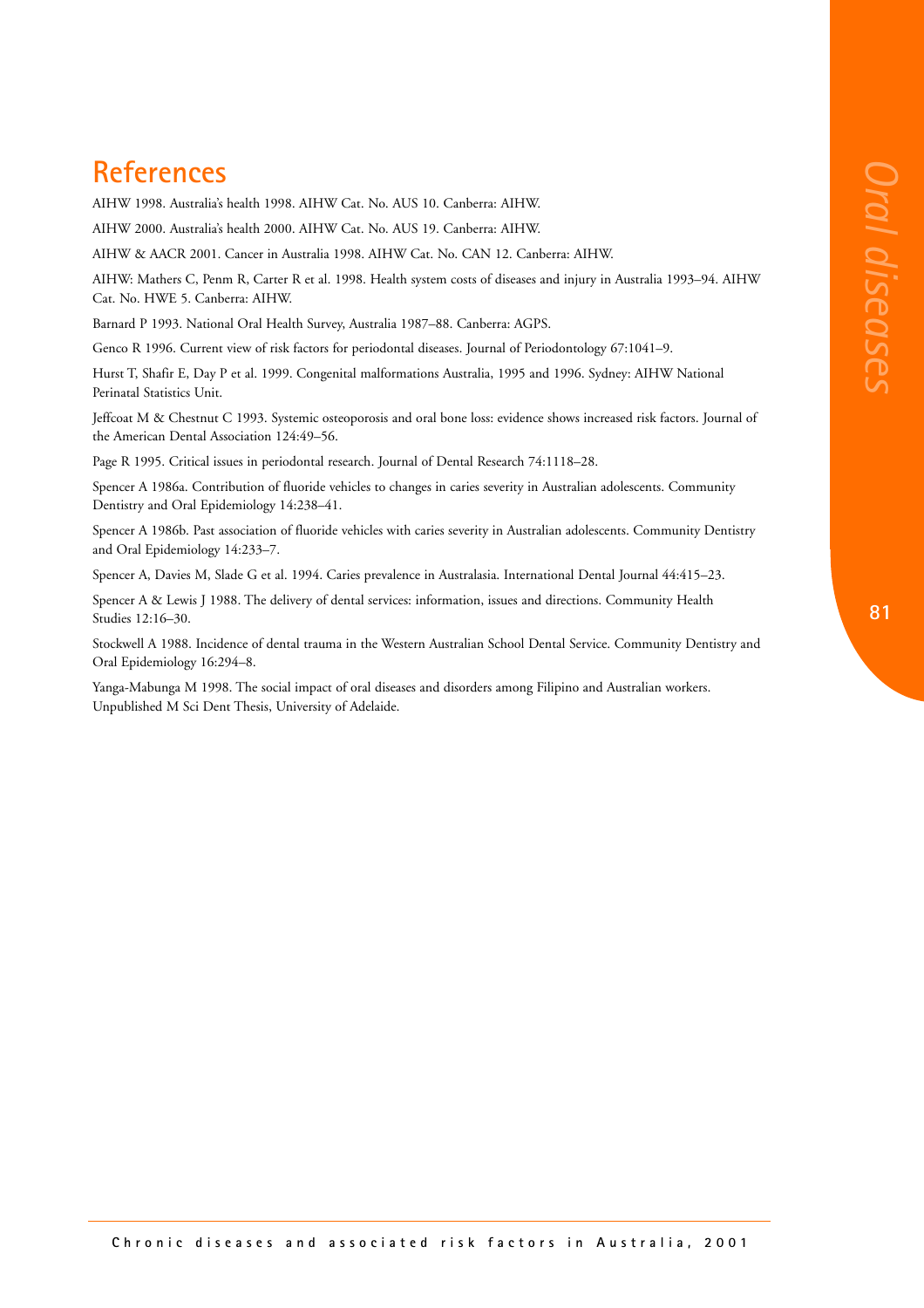# **2.11 Arthritis**

Arthritis is a group of disorders in which there is inflammation of the joints, causing chronic pain, stiffness, disability and deformity. The two most common forms are osteoarthritis (ICD-9 code 715; ICD-10-AM codes M15–M19) and rheumatoid arthritis (ICD-9 codes 714.0–714.2, 714.31–714.33, 714.4–714.9; ICD-10-AM codes M05–M06). Arthritis imposes a heavy economic burden on the community, including in-patient and out-patient care, nursing home care, medications and lost productivity. Most of the arthritic conditions are of unknown cause and allow little opportunity for prevention. However, good management can address problems associated with some components of the disease.

## **Description**

Arthritis (inflammation of the joints) can result from injury, infection, accumulated wear or auto-immunity. Most episodes of joint inflammation are resolved when healing has been completed, but in some cases the inflammation does not remit.

There are more than 100 known types of arthritis, of which osteoarthritis and rheumatoid arthritis account for the majority of cases. Other types include fibromyalgia, lupus, gout, spondylitis, bursitis, tendonitis and carpel tunnel syndrome.

Symptoms of arthritis include stiffness, pain and swelling of joints, most commonly in the fingers, toes, wrists, knees, elbows and ankles. The effects are usually symmetrical, affecting the same site on both sides of the body around the same time. Although it primarily affects the joints, rheumatoid arthritis can also affect the connective tissue throughout the body, particularly those related to the lungs, heart and eyes (Scott & Hochberg 1998:472).

Osteoarthritis is a degenerative joint disease affecting primarily the hands, spine and weightbearing joints such as hips, knees and ankles. The disease begins in cartilage overlying the ends of joint bones, and is caused and accelerated by mechanical forces, disrupting the normal function of the joint. Pain is initially experienced in the joints during and after activity, but as degeneration progresses it may

occur with only minimal movement or even during rest (AIHW 2000:100).

Rheumatoid arthritis is an auto-immune disease involving chronic inflammation of the joints, beginning with the membranes lining the joints and spreading to other joint tissues. The inflammation may damage the cartilage in the joint and erode adjacent bones. This damage and the reduced use of the joint can lead to deformities.

While most cases of arthritis occur at ages above 20 years, a form of rheumatoid arthritis, juvenile rheumatoid arthritis (ICD-9 code 714.30; ICD-10 code M08) occurs in children. The disease resembles adult rheumatoid arthritis in most respects, but may also have some distinctive patterns, including fever, rash and enlarged spleen, particularly in the systemic form (US NLM 2001).

## **Disease severity and complications**

Most forms of arthritis are chronic in nature, although intermittent or episodic in presentation. Only a few forms can be completely cured. Juvenile rheumatoid arthritis often improves or remits at puberty, with approximately 75% of cases having minimal functional loss and deformity (US NLM 2001).

Pain is the most common outcome of most forms of arthritis. This can be compounded by destruction of the cartilage and underlying bone in the joint, often resulting in disability and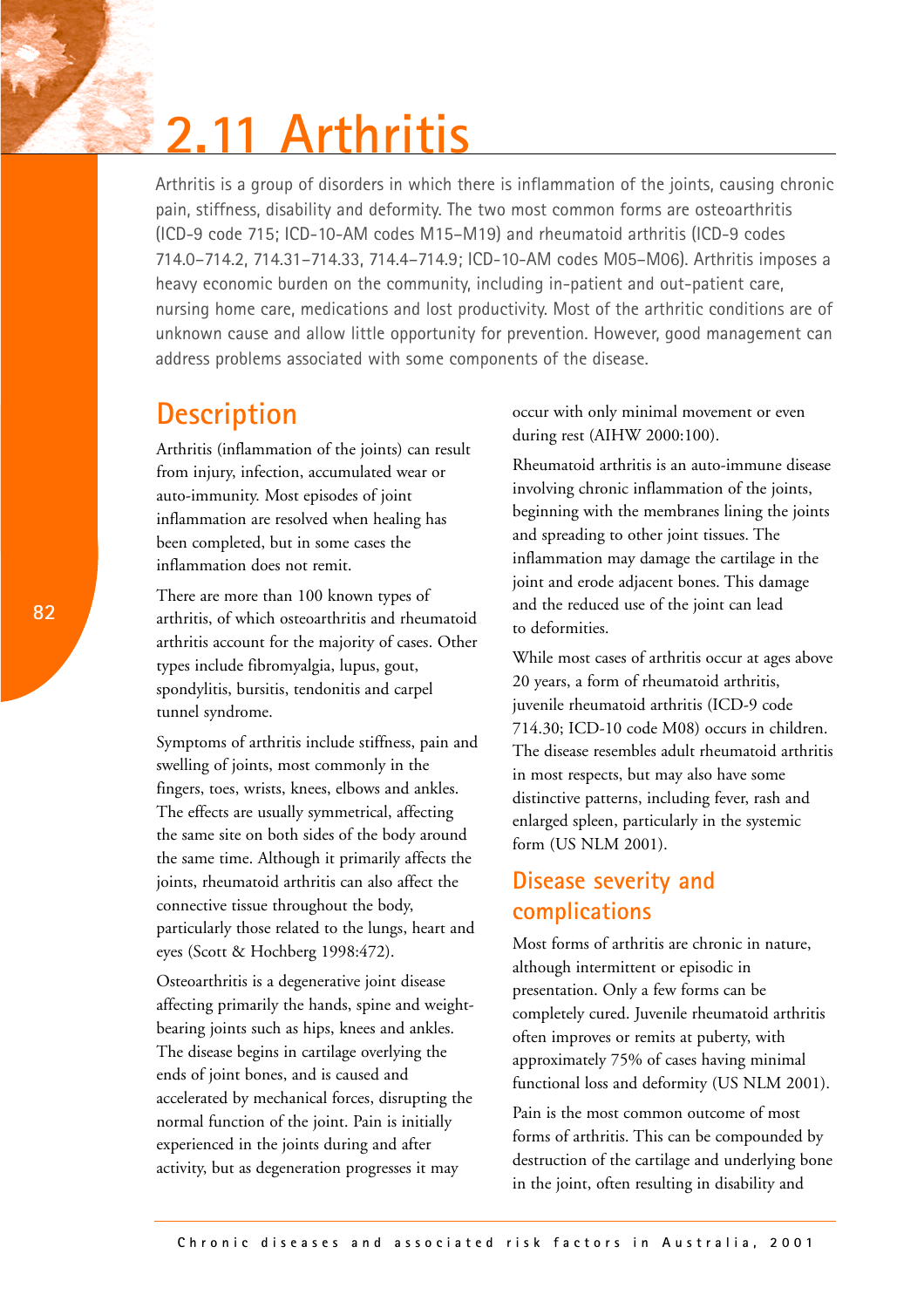restrictions in normal activities. While such deformities are not usually life-threatening, mortality can occasionally result if the cervical spine becomes unstable (Katz 2000).

Rheumatoid arthritis often has additional features that do not involve the joints. Rheumatoid nodules (painless, hard, round or oval masses under the skin) are present in about 20% of cases. Occasionally these occur in the lungs, causing pleurisy (inflammation of the lining) and shortness of breath. Fibrosis (scarring) in the lung is reported to occur in 20% of persons with rheumatoid arthritis. Anaemia may occur due to failure of the bone marrow to produce enough new red cells to make up for the lost ones.

More serious complications of rheumatoid arthritis include vasculitis (inflammation of the blood vessels) which can lead to skin ulcerations or stomach ulcers. Vasculitis may also affect the brain, nerves and heart, causing stroke, heart attack or heart failure. Heart complications include pericarditis (inflammation of the outer lining) and myocarditis (inflammation of the heart muscle itself), both of which can lead to congestive heart failure (Katz 2000).

#### **Risk factors**

Genetic factors play an important role in a person's predisposition to arthritis. The precise genetic links vary for each type. Increasing age is a risk factor for both rheumatoid arthritis and osteoarthritis. The tendency to auto-immunity is also a risk factor for rheumatoid arthritis.

Females have a greater risk of rheumatoid arthritis. Females aged 54 and above are also at greater risk for osteoarthritis, but this is not necessarily the case at younger ages (March 1997:99; Scott & Hochberg 1998: 468–70, 473).

While there are no well-established behavioural risk factors for rheumatoid arthritis, a number of these have been identified for osteoarthritis

(Box 2.11.1). The major modifiable risk factors are joint trauma, obesity and repetitive joint usage. A history of joint trauma is the strongest risk factor for osteoarthritis at either the knee or the hip. Obesity has been demonstrated to be a weight-bearing factor in osteoarthritis of the knee. Occupations requiring knee-bending have been associated with knee osteoarthritis, and farming has been associated with hip osteoarthritis. Recreational activities, including running and other sports, are not associated with the development of osteoarthritis among people who have not had prior joint injuries (Scott & Hochberg 1998:469–70).

#### **Box 2.11.1: Risk factors for osteoarthritis**

**Predisposing factors** *Genetic Sex Age*

**Environmental and behavioural factors** *Joint trauma and injury Obesity Repetitive occupational joint use Physical inactivity*

*Sources: March 1997:99; Scott & Hochberg 998:468–70.*

#### **Co-morbidities**

Arthritis coexists with a variety of diseases and conditions. While some of these may be no more than associated features of ageing, they are more likely to occur in arthritis sufferers because these diseases and conditions share common risk factors with arthritis, such as excess weight, previous joint injury and the tendency to auto-immunity.

Osteoarthritis is more likely to develop in people with prior inflammatory joint diseases such as gout or rheumatoid arthritis. Since osteoarthritis is in part a result of obesity and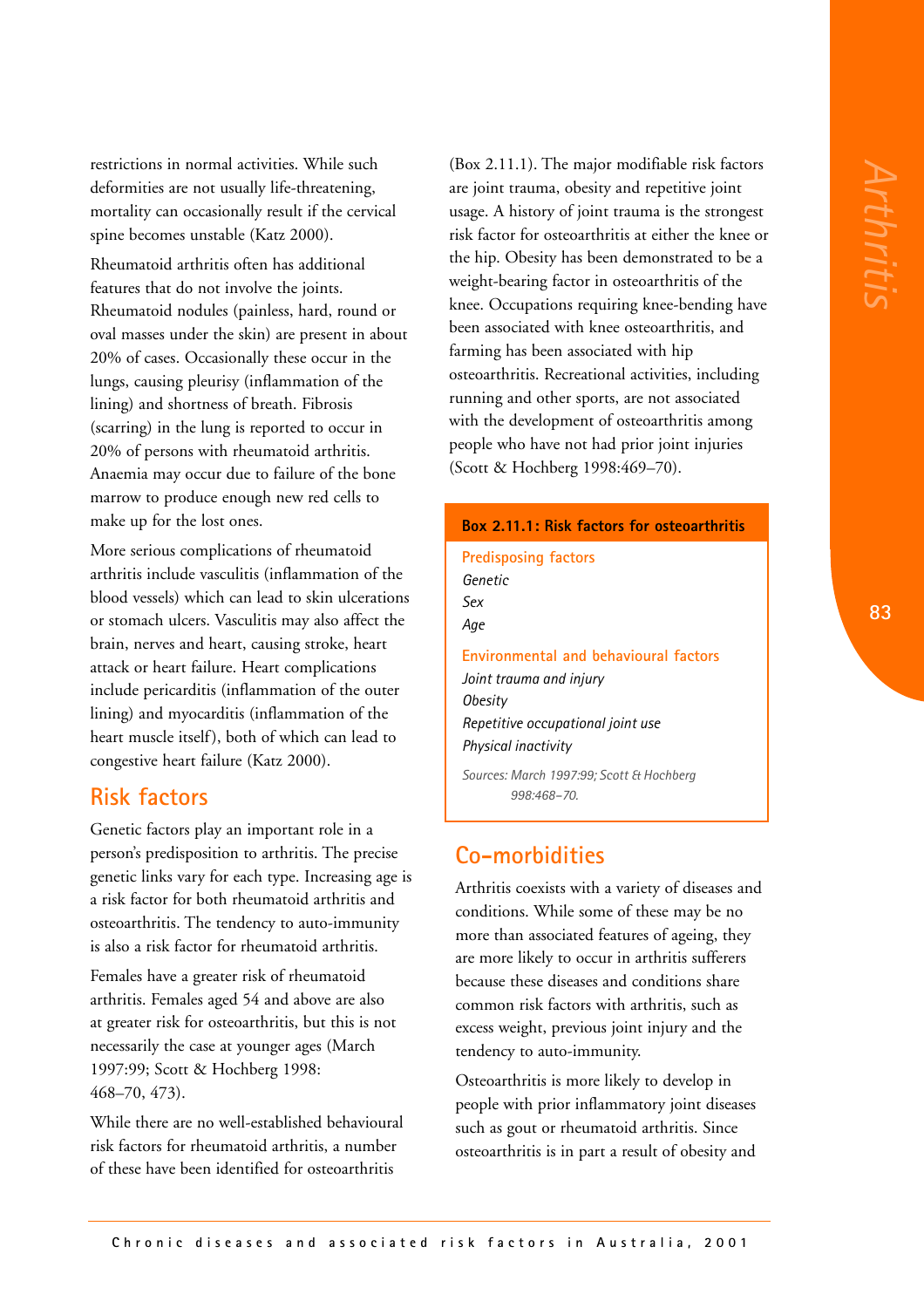lack of exercise, it may also occur together with heart and vascular diseases and Type 2 diabetes. Diseases associated with rheumatoid arthritis

include respiratory and infectious diseases, gastrointestinal disorders and non-Hodgkin's lymphoma (Scott & Hochberg 1998:473). Rheumatoid arthritis is also the most common cause of secondary amyloidosis, in which deposits of a waxy, starch-like protein (amyloid) can decrease the function of tissues, including those in the heart and brain (Wollheim 1993:648). Some of these co-morbidities are considered to reduce the life expectancy of people with rheumatoid arthritis.

Research in the USA has found that depression is much higher among adults with rheumatoid arthritis (between 14% and 27%) than in the general population (5%). This is probably because over half of those with rheumatoid arthritis are forced to make some changes in their work schedule, with resulting financial pressures, and over 70% are unable to participate in recreational activities. Another stress factor leading to depression is the uncertainty about the progression of the disease (Access Economics 2001:6).

## **Impacts**

#### **Deaths**

Arthritis is listed as an underlying cause of relatively few deaths. In 1998, there were 86 deaths in Australia recorded as being due to osteoarthritis, and 135 due to rheumatoid arthritis. However, rheumatoid arthritis is believed to be associated with excess mortality. Causes of death that are more frequent in persons with rheumatoid arthritis include respiratory and infectious diseases and gastrointestinal disorders. Some of the mortality associated with gastrointestinal disorders may be due to the complications of

therapy for arthritis (Scott & Hochberg 1998:473).

#### **Prevalence**

The ABS 1995 National Health Survey found that 2.7 million Australians (nearly 15% of the population) suffered from some form of arthritis, with about 60% of these being females. Of this total, 1.2 million had osteoarthritis and more than 476,000 had rheumatoid arthritis, with prevalence rates of 64 per 1,000 and 26 per 1,000 respectively. A recent projection of these figures to June 2000 indicates that an estimated 3.1 million Australians have arthritis, or 16.5% of the population. This estimate compares to 18% in the USA, 16% in Canada, and 14% in the UK and Europe (Access Economics 2001:6–7).

The strong relationship between arthritis and ageing is reflected in the increasing prevalence of the condition with age (Figure 2.11.1). Relatively few people at younger ages report having arthritis, but by age 65 over half of females and a third of males in Australia report having some form of arthritis.

The prevalence of both osteoarthritis and rheumatoid arthritis follows a similar pattern of increasing sharply with age (Figure 2.11.2). For both conditions, the prevalence is greater in females at nearly all ages.

#### **Disability**

Arthritis can lead to disability due to restricted mobility from severe joint pain. The ABS 1998 Survey of Disability, Ageing and Carers found that nearly half a million Australians (497,000) had a disability due to arthritis, about 14% of all persons with a disability. Nearly two-thirds (66%) of these were females. Disability due to arthritis was particularly marked in the older age groups (Figure 2.11.3). At age 65 and above, 16% of females and 10% of males had a disability due to arthritis.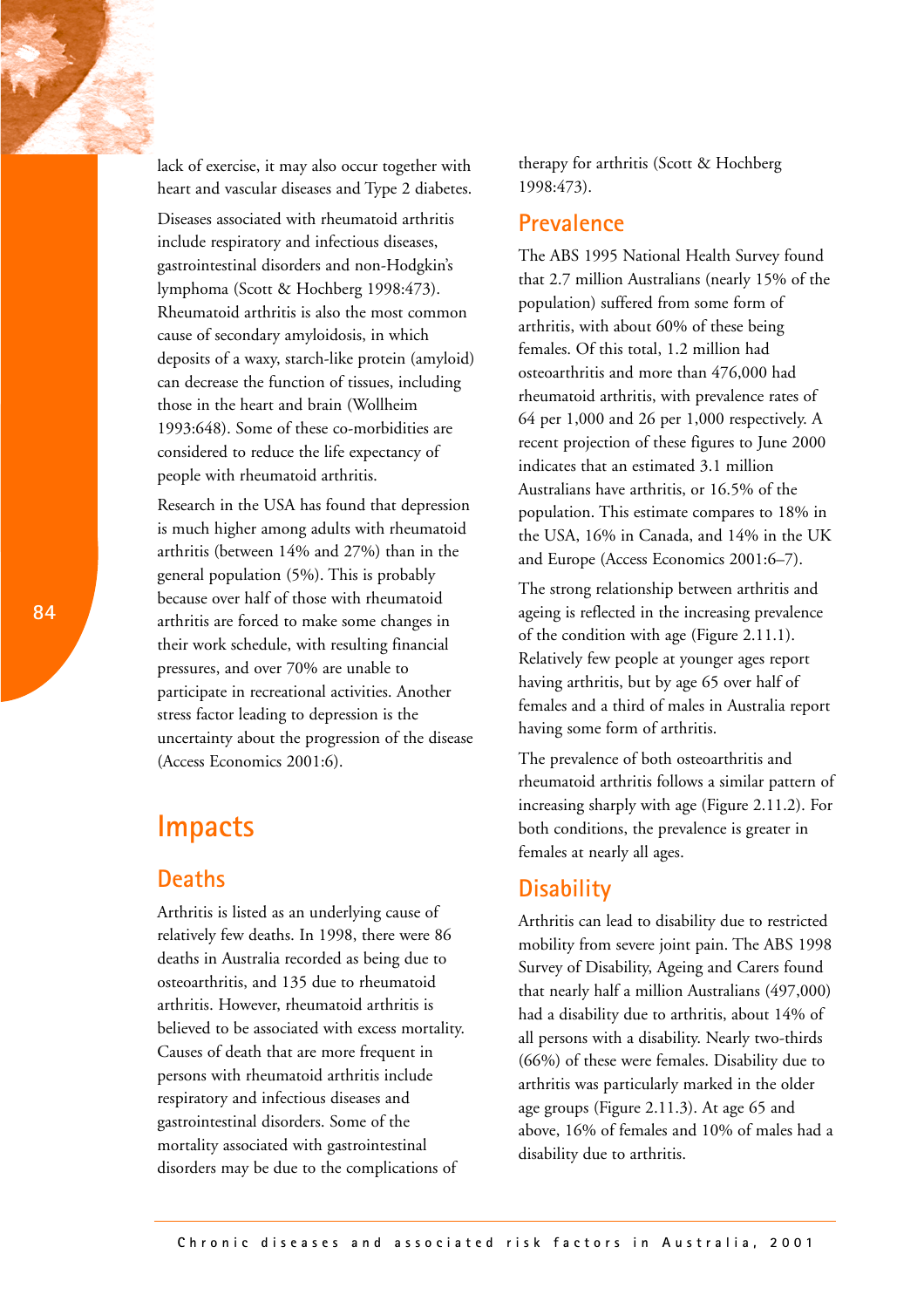

**Figure 2.11.1: Age-specific prevalence of arthritis (any form), 1995** 





#### **Use of health services**

Arthritic conditions are among the most frequently managed problems in general practice, representing 2.4% of all problems managed in 1999–00. Osteoarthritis alone represented 1.5% of all problems managed, ranking it as the tenth most frequently managed problem (AIHW: Britt et al. 2000:39). Osteoarthritis is also the third most common problem for which imaging is ordered by GPs, after back pain and fracture, being 4.1% of all imaging orders (AIHW: Britt et al. 2001:47, 92).

Hospital separations for osteoarthritis have increased by 42% over the past 7 years, from 39,186 in 1993–94 to 55,758 in 1999–00. There are far fewer separations for rheumatoid arthritis, and these have declined over the

*Arthritis*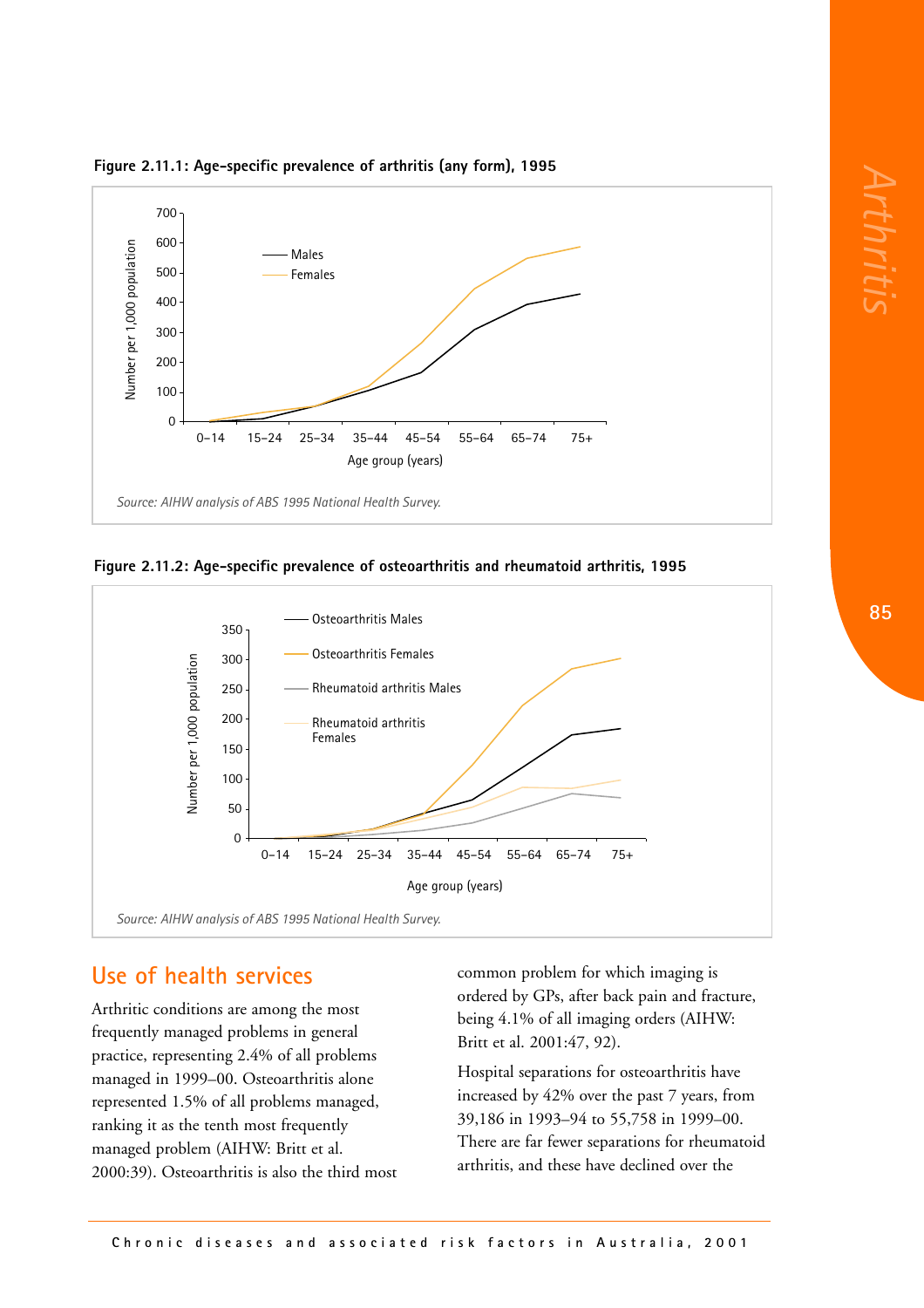same 7-year period, from 6,179 to 5,135. Average length of stay in hospital for both conditions in 1999–00 was over 6 days (6.5 days for rheumatoid arthritis and 6.4 days for osteoarthritis).

Health system costs in 1993–94 were estimated to be \$624 million for osteoarthritis, nearly half (48%) of which was for hospital services. A further 19% was for nursing home care, 13% for medical care (mainly GPs), and 9% for pharmaceuticals. Costs for rheumatoid arthritis were \$129 million, with 34% of this going to hospital services, 21% each to medical care and pharmaceuticals, and 14% to nursing home care (AIHW: Mathers & Penm 1999:19).

## **Management**

Most types of arthritis cannot be fully cured, but it is possible to provide relief for many sufferers and delay progression of the condition. The goals of treatment for arthritis therefore are to provide pain relief, increase motion and improve strength.

For osteoarthritis, weight loss and exercise to strengthen bones and muscles are important. Anti-inflammatory drugs, such as COX-2 inhibitors, are preferable to pure analgesic agents in relieving pain in osteoarthritis because they have fewer gastrointestinal complications. Recent research suggests that glucosamine sulfate retards the progression of symptomatic knee osteoarthritis. In advanced cases not responding to treatment, surgical joint replacement is a cost-effective intervention (Brooks 2001:S91).

Early diagnosis and aggressive treatment with disease-modifying, anti-rheumatic drugs are important in treating rheumatoid arthritis. A range of new drugs, particularly the monoclonal antibodies, can significantly improve outcomes, at least in the short term. Surgical joint replacement also can be considered, but it does not appear to cure the disease (Brooks 2001:S91). An appropriate public health intervention, given the excess mortality from respiratory and infectious diseases among

**Figure 2.11.3: Age-specific prevalence of disability due to arthritis, 1995** 

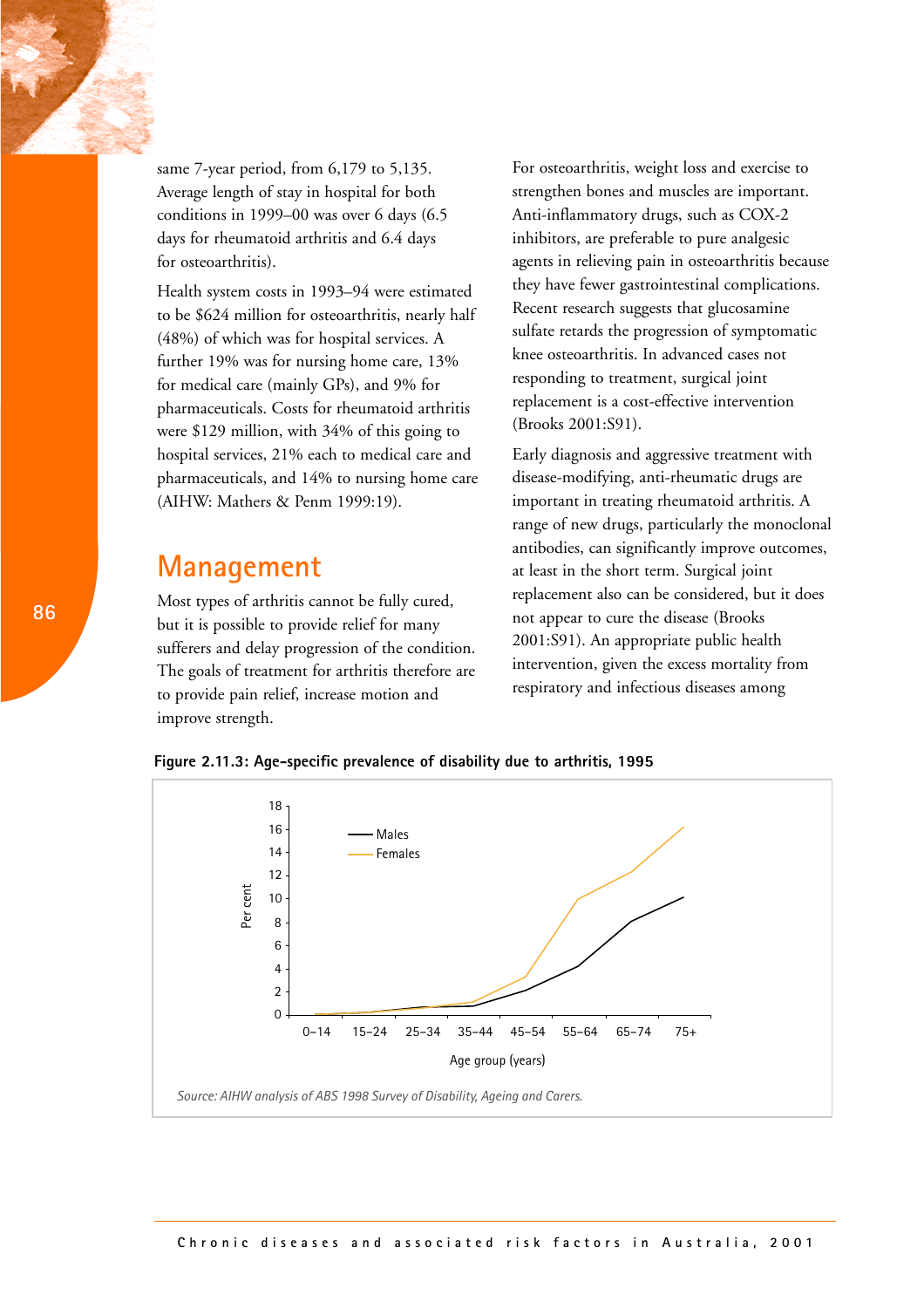*Arthritis*

patients with rheumatoid arthritis, is immunisation against pneumonia and influenza (Scott & Hochberg 1998:474).

Studies of self-management interventions have found that education programs provide significant improvements in outcomes for arthritis patients in comparison to antiinflammatory drug treatment alone (Superio-Cabuslay et al. 1996).

## **Prevention**

Due to the auto-immune nature of rheumatoid arthritis, prevention is not a major focus of efforts. Limited primary prevention measures have been identified for osteoarthritis. On the basis of current knowledge of risk factors, avoiding joint trauma, preventing obesity and modifying occupational-related joint stress through ergonomic approaches can all help prevent osteoarthritis (Scott & Hochberg 1998:470).

# **References**

Access Economics 2001. The prevalence, cost and disease burden of arthritis in Australia. Canberra: Access Economics. Available from Internet: URL: http://www.arthritisfoundation.com.au/html/index.php (cited 28 November 2001).

AIHW 2000. Australia's health 2000. AIHW Cat. No. AUS 19. Canberra: AIHW.

AIHW: Britt H, Miller G, Charles J et al. 2000. General practice activity in Australia 1999–2000. AIHW Cat. No. GEP 5. Canberra: AIHW.

AIHW: Britt H, Miller G & Knox S 2001. Imaging orders by general practitioners in Australia 1999–00. AIHW Cat. No. GEP 7. Canberra: AIHW.

AIHW: Mathers C & Penm R 1999. Health system costs of injury, poisoning and musculoskeletal disorders in Australia 1993–94. AIHW Cat. No. HWE 12. Canberra: AIHW.

AIHW: Mathers C, Vos T & Stevenson C 1999. The burden of disease and injury in Australia. AIHW Cat. No. PHE 17. Canberra. AIHW.

Brooks P 2001. Managing arthritis in the Bone and Joint Decade. Medical Journal of Australia 175:S91.

Katz J 2000. Rheumatoid arthritis. In: Medline plus medical encyclopedia. Available from Internet: URL: http://www.nlm.hih.gov/medlineplus/ency/article/000431.htm (cited 14 November 2001).

March L 1997. MJA practice essentials: rheumatology. 7. Osteoarthritis. Medical Journal of Australia 166:98–103.

Scott J & Hochberg M 1998. Arthritis and other musculoskeletal diseases. In: Brownson R, Remington P & Davis J (eds), Chronic diseases epidemiology and control, 2nd edition. Washington: American Public Health Association, 465–89.

Superio-Cabuslay E, Ward M & Lorig K 1996. Patient education interventions in osteoarthritis and rheumatoid arthritis: a meta-analytic comparison with non-steroidal anti-inflammatory drug treatment. Arthritis Care Research 9(4):292–301.

US NLM (National Library of Medicine) 2001. Juvenile rheumatoid arthritis. In: Medline plus medical encyclopedia. Available from Internet: URL: http://www.nlm.hih.gov/medlineplus/ency/article/000451.htm (cited 11 December 2001).

Wollheim F 1993. Rheumatoid arthritis—the clinical picture. In: Maddison P, Isenberg D, Woo P et al. (eds), Oxford textbook of rheumatology. Oxford: Oxford University Press, 639–61.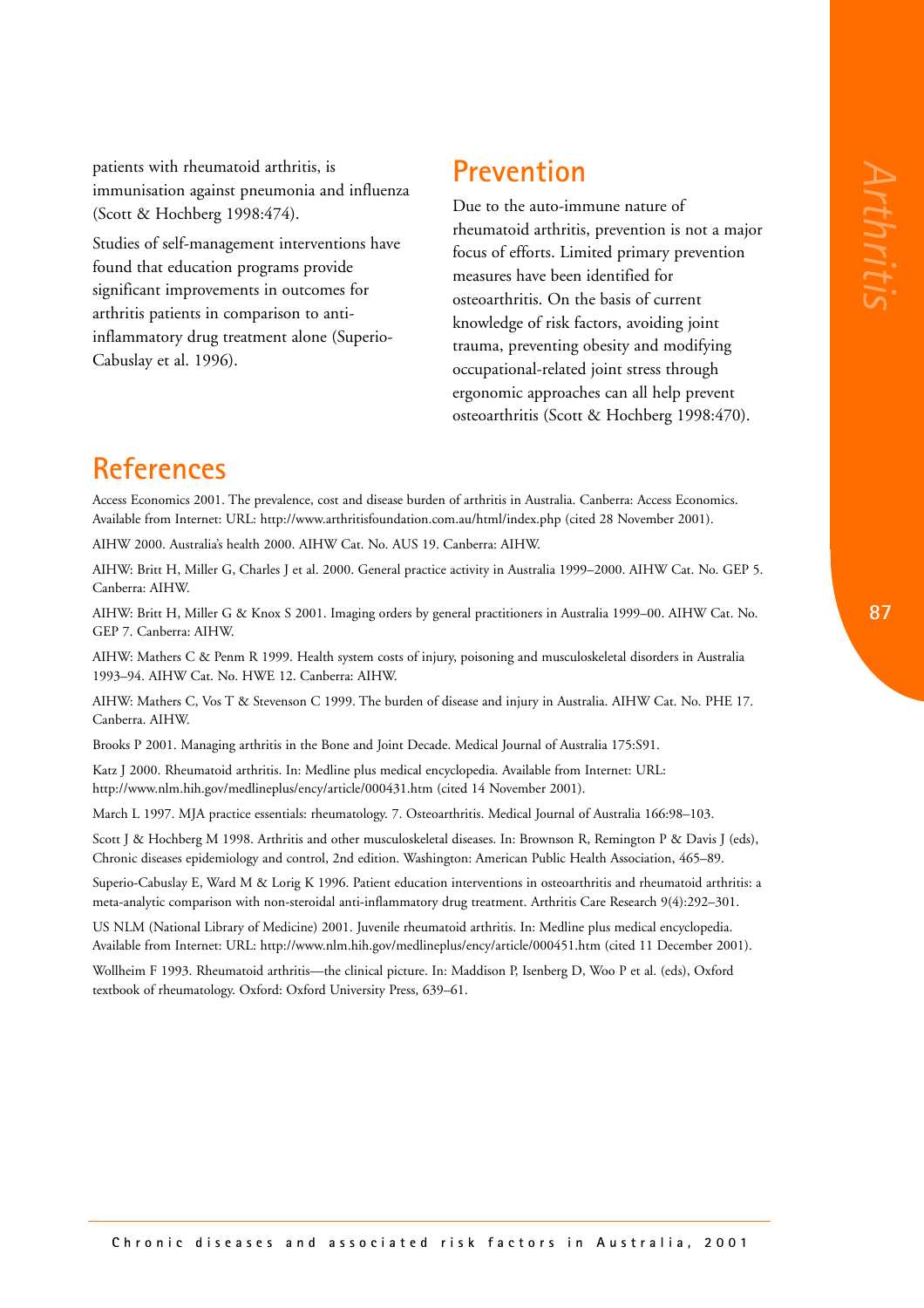# **2.12 Osteoporosis**

Osteoporosis or 'porous bones' (ICD-9 code 733.0; ICD-10-AM codes M80–M82) is a condition characterised by the progressive loss of bone density, thinning of bone tissue and skeletal fragility. It is a major cause of morbidity, deformity, disability and poor quality of life among the elderly, particularly females, due mostly to fractures and related complications. Osteoporotic fractures can impair physical functions, often leading to dependency in older people. The cost to the community from osteoporosis, particularly in terms of health system expenditure, is high. Its impact is likely to increase further with the ageing of the population.

## **Description**

Osteoporosis results when calcium dissolves from the bones, leaving them porous and weak. Reduction in bone tissue is accompanied by deterioration in the architecture and strength of the skeleton, increasing risk of fracture, and substantial pain and disability. It occurs more frequently in older persons as bone tissue is progressively lost with ageing, but the rate of deterioration varies widely between individuals.

Most experts define osteoporosis as skeletal bone mineral density of more than two standard deviation units below the average value for young adults (a t-score of –2.0; the WHO definition is a t-score of –2.5). Persons with this level of bone loss are at a high risk of fracture. Those with tscores between –1.0 and –2.0, a condition known as osteopenia, are at an increased risk of fracture.

Fracture depends as much on injury as on bone density, but the loss of bone through osteoporosis increases the risk of fracture with minimal or no trauma. The risk of fracture increases by a factor of approximately two for each standard deviation unit below the mean (O'Neill 1997:1183). Fractures of the hip among older adults, especially when they occur in association with minimal or moderate trauma, are considered to be related to osteoporosis.

A major Australian study, using information obtained from radiology services, the Dubbo Osteoporosis Epidemiology Study, estimated that after age 60 about 56% of females and 29% of

males suffer a fracture due to osteoporosis (Wark 1996:327). The proportion increases with age.

### **Disease severity and complications**

The diagnosis of osteoporosis is made mostly following fractures of the spine, hip (especially the neck of the femur), wrist or other areas of the skeleton. Many epidemiological studies use fracture as a surrogate indicator of osteoporosis because of difficulties in measuring bone density (Scott & Hochberg 1998:476).

The various fracture sites have different sex ratios and incidence rates in different decades of life. Fracture-associated mortality also varies with age and site. For example, hip fractures result in considerable mortality, although this may reflect the greater presence of coexisting morbidity in older people.

Osteoporotic limb fractures are usually precipitated by falls, whereas the precipitating factor in vertebral fracture is often being lifted or lifting a heavy weight (Nuki et al. 1999:869). Back pain from compression fractures of the thoracic vertebrae is a common problem among the elderly.

Hip fractures are a particularly serious outcome of osteoporosis, as virtually all persons with a hip fracture are hospitalised for treatment. There were 14,600 hip fractures in 1994, mostly due to osteoporosis, and this number is expected to increase to 20,900 in 2010 (ANCC 1997:S5). Two-thirds of persons who fracture a hip do not return to their pre-fracture level of functioning,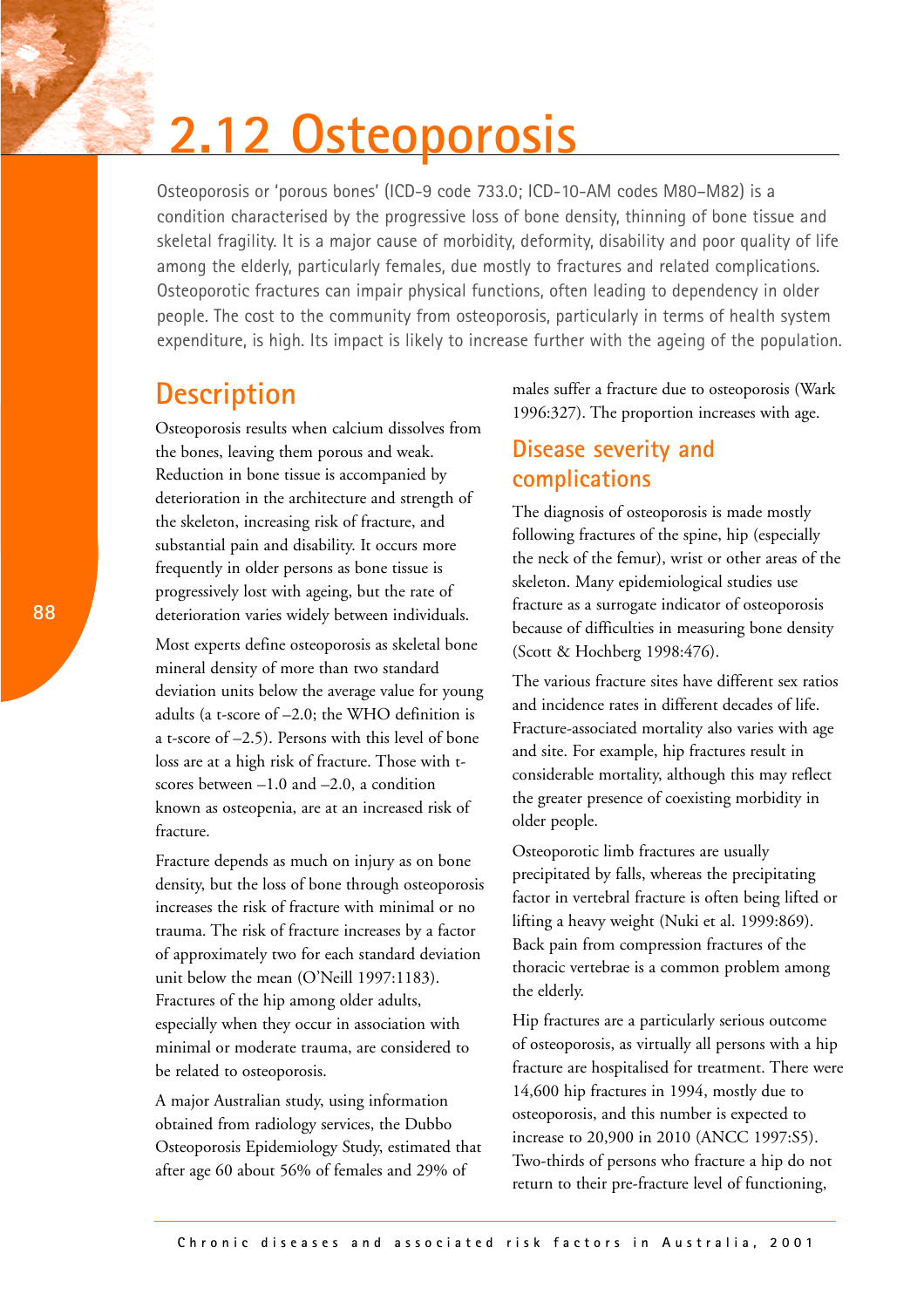with many of these requiring nursing home care. Studies in Australia and the USA suggest that mortality within a year of hip fracture is 24%, about five times higher than that in an agematched group who did not suffer a hip fracture (ANCC 1997:S5; US CDCP 2001:4, 12–3).

#### **Risk factors**

There are many known risk factors for osteoporosis (Box 2.12.1). High in importance are those that affect bone mass development and loss over an individual's life span (Figure 2.12.1). Bone mass increases during growth years to reach a peak between the ages of 25 and 35 and falls thereafter in both sexes, with an accelerated phase in females mainly due to a deficiency of oestrogen (which has a central role in maintaining and balancing bone mass) following menopause.

Genetic factors also are important in the origin and development of osteoporosis; family studies suggest that genetic influences account for 70–85% of individual variation in bone mass (Nuki et al. 1999:868).

#### **Box 2.12.1: Risk factors for osteoporosis**

#### **Predisposing factors**

*Being female Family history Low levels of oestrogen after menopause Amenorrhoea lasting more than 6 months before the age of 45 Early menopause (before age 45)*

#### **Environmental and behavioural factors**

*Low body weight Low calcium intake Low vitamin D levels Being immobile Lack of exercise Smoking Alcoholism Use of corticosteroids*

*Sources: O'Neill 1997:1188; Nuki et al. 1999:869.* 

Of the behavioural and environmental factors known to influence bone mass in normal individuals, the most important are lack of exercise and low calcium intake during growth and adolescence. Excessive exercise in females, in association with oestrogen loss, can also result in opposing effects of mechanical stress and hormone deficiency in the skeleton.

Calcium intake is also important in determining the rate of post-menopausal bone loss, along with vitamin D levels, which affect absorption of calcium. Low body weight is associated with low bone mineral density. Osteoporosis may also occur as a result of corticosteroid drug treatments, tobacco smoking and alcohol abuse (Nuki et al. 1999:868–9; Access Economics 2001:3).

#### **Co-morbidities**

Several medical conditions are associated with an increased risk of osteoporosis, including chronic liver disease, chronic renal disease and rheumatoid arthritis. Two metabolic disorders have also been identified in association with osteoporosis. One of these, known as hyperparathyroidism, involves excessive production of parathyroid hormone, which increases the blood calcium level by reabsorbing calcium from the bones. The other is a condition among males known as hypogonadism, wherein a decreased or absent secretion of hormones from the gonads causes increased loss of bone mass (O'Neill 1997:1188).

## **Impacts**

#### **Deaths**

Only a small number of deaths (93 in 1998) are recorded as being caused by osteoporosis. However, the number of deaths due to falls among the elderly, many of which can be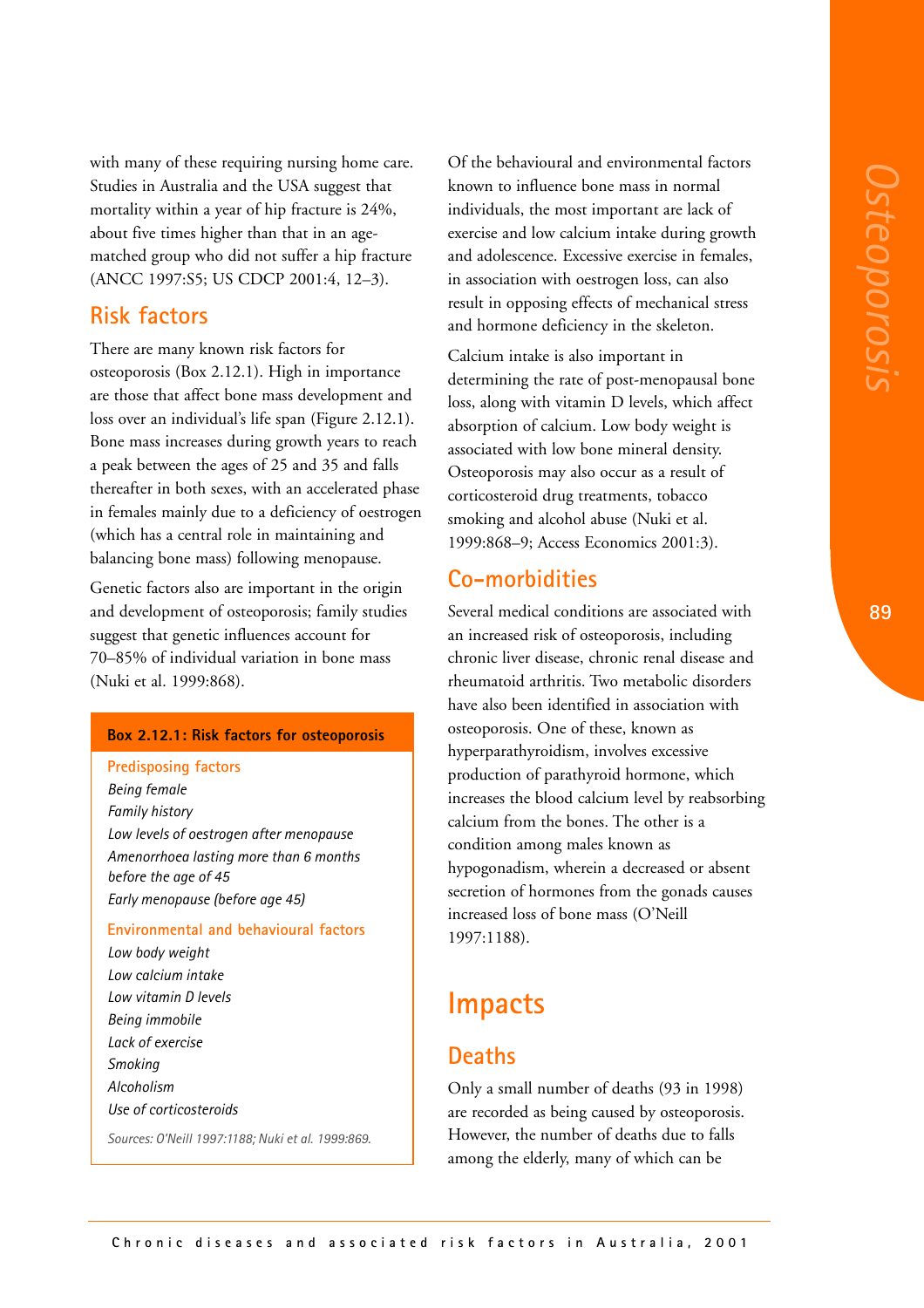attributed to osteoporosis, is large. The Burden of Disease and Injury Study, using attributable fractions by age and sex for six fracture sites, estimated that 523 deaths in 1996 were attributable to osteoporosis (AIHW: Mathers et al. 1999:74–5). In 1998, there were 1,014 deaths of persons aged 65 and over for which the external cause was an accidental fall, and in over half of these (551) hip fracture (fracture of neck of femur) was listed as the cause or one of the causes of death (AIHW: Cripps & Carman 2001:15).

#### **Prevalence**

There are several estimates available of the prevalence of osteoporosis in Australia. Based on self-reports in the 1995 ABS National Health Survey, an estimated 248,000 people had osteoporosis. Among females, the prevalence was 105 per 1,000 among those aged 65–74, and 123 per 1,000 among those aged 75 and above (Figure 2.12.2). Comparable rates among males were 12 and 15 per 1,000 respectively.

#### **Figure 2.12.1: Changes in bone mass with age**

The Burden of Disease and Injury Study has estimated that in 1996 over 155,000 Australians suffered from osteoporosis. The prevalence of osteoporosis among females was estimated to be more than four times that among males: 13.7 per 1,000 females compared with 3.2 per 1,000 males (AIHW: Mathers et al. 1999:74, 209).

A much larger estimate of the prevalence of osteoporosis has been produced by Access Economics (2001:9), by including proportions of those reporting back problems, curvature of the spine, other musculoskeletal diseases, fractures from injuries, and osteoporosis from secondary sources. This method produces an estimate of 1.8 million people with osteoporosis in 1995.

#### **Disability**

The 1998 ABS Survey of Disability, Ageing and Carers estimated that over 29,100 persons had a disability due to osteoporosis as the main cause, 85% of these being females. The rate of

This figure cannot be displayed on the PDF version of the report. Please refer to the printed publication.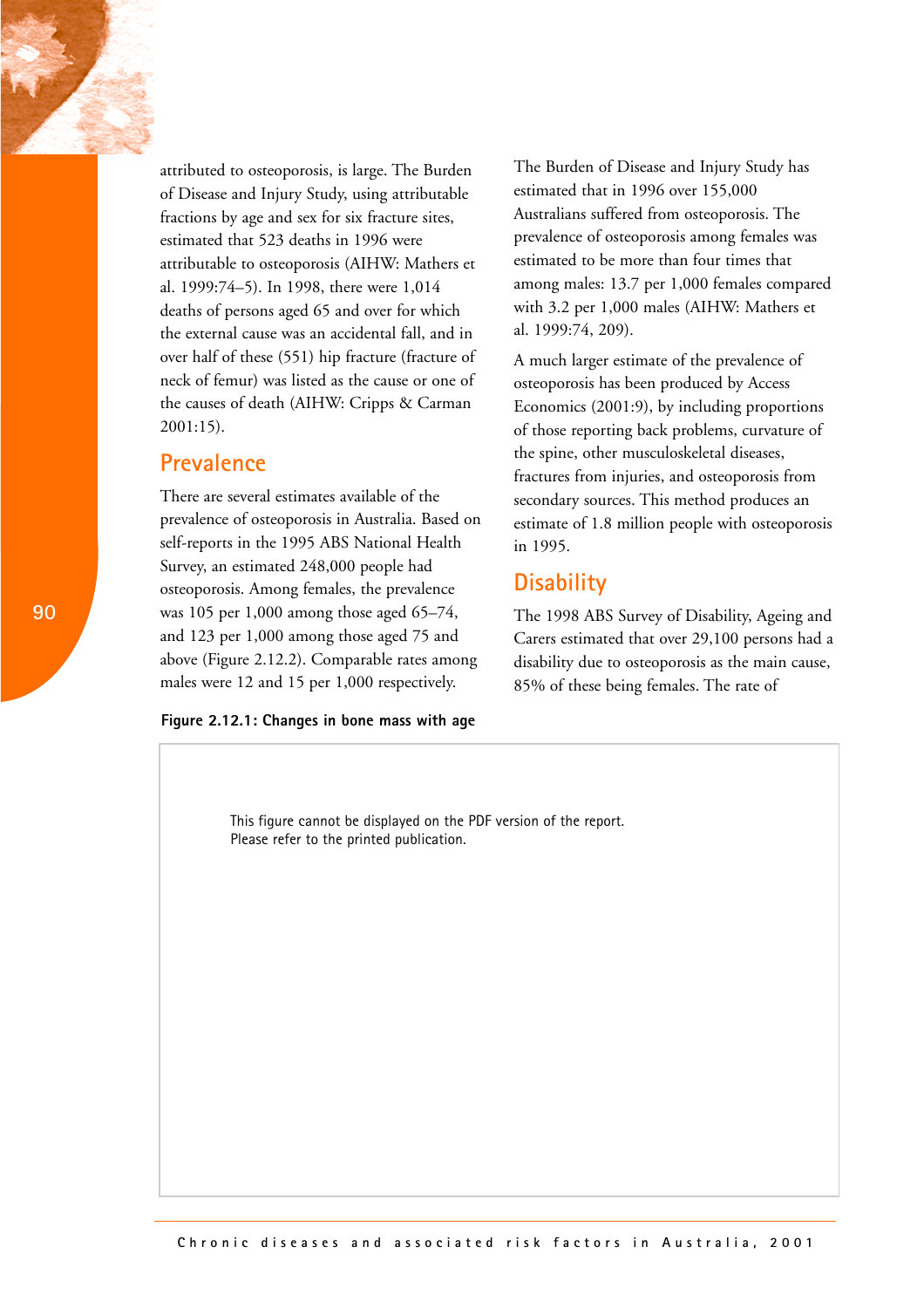



disability due to osteoporosis in females aged 75 and over was estimated to be 13 per 1,000. The survey also estimated that a total of 96,100 persons with a disability had osteoporosis.

#### **Use of health services**

In 1999–00, there were 7,059 hospital separations for which the principal diagnosis was osteoporosis; 60% of these separations also listed fracture as reason for hospitalisation. The average length of stay for this latter group was over 12 days.

In the same period there were 27,260 separations for fractures that were likely to be the result of osteoporosis. These were closed fractures of the vertebrae, arm or hip (neck of femur) as a result of falls among people aged 50 and above (see Harris et al. 1998:44–5 for a detailed explanation and ICD-9 codes). Over three-quarters (78%) of these separations were of females.

There are several estimates of the costs of osteoporosis to the community. These estimates vary considerably, due to the different assumptions and methodologies used. The

AIHW study of health system costs produced an estimate for osteoporosis in 1993–94 of \$60 million. This estimate includes the costs of diagnosis and treatment of osteoporosis per se, while most of the costs for fractures resulting from osteoporosis are classified in the AIHW study as injury costs associated with fractures and falls (AIHW: Mathers & Penm 1999:9–10).

In addition to the \$60 million costed for osteoporosis in the AIHW study, Access Economics (2001:13) estimated osteoporotic fractures in 1993–94 to cost \$296 million. Another large category for osteoporosis-related health system costs, \$950 million, included kyphosis (curvature of the spine), back problems and osteoporosis from secondary sources. The resulting total estimate by Access Economics of the health system costs for osteoporosis in 1993–94 was \$1.3 billion.

The Dubbo Osteoporosis Epidemiology Study estimated the cost of treating osteoporotic fractures in persons aged 60 and over in Australia to be \$779 million in 1992, with 54% of the total being attributable to hip fractures (Wark 1996:327). This estimate included rehabilitation and other community costs. In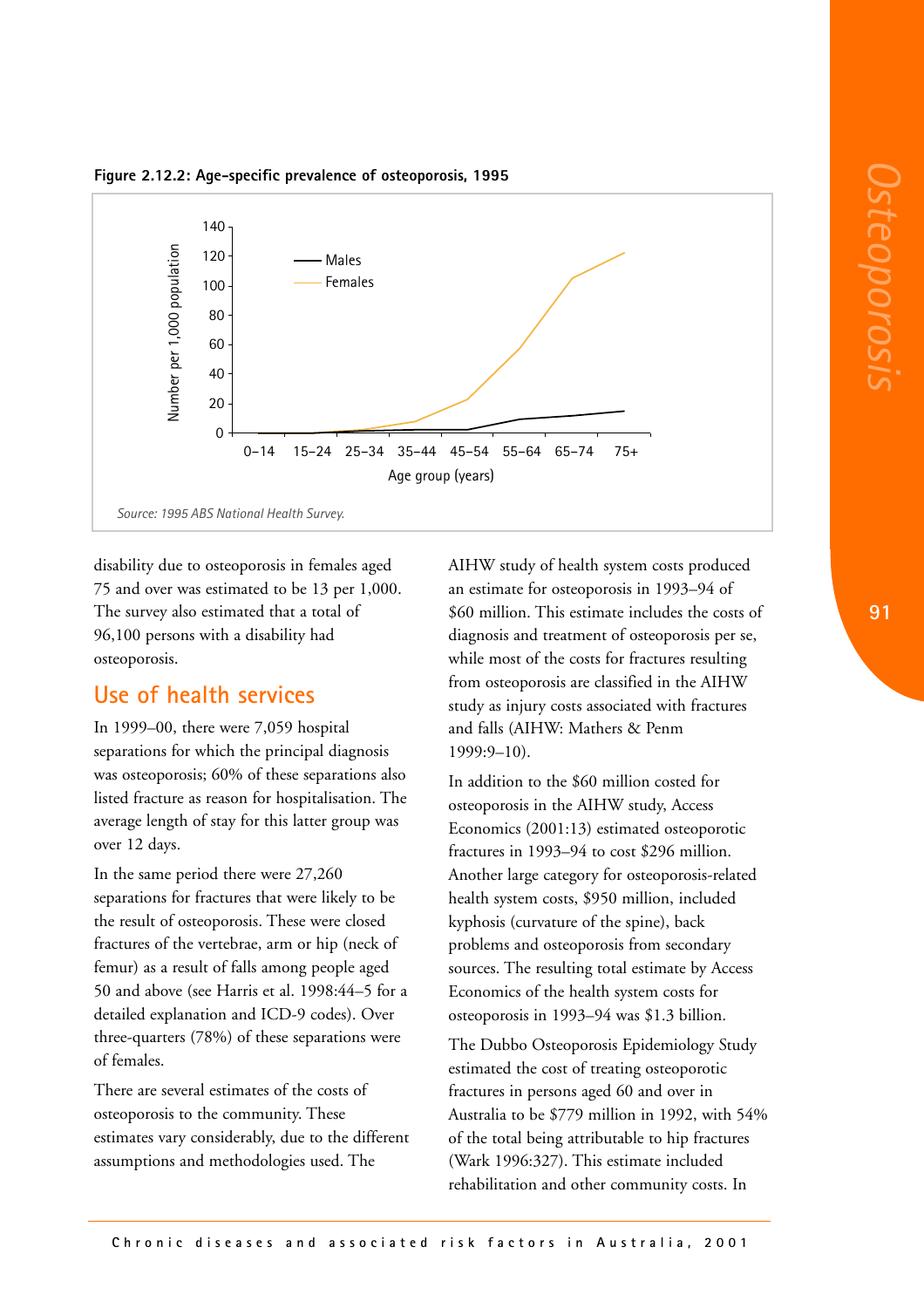contrast, an analysis by the Centre for Health Program Evaluation produced an estimate for 1994 of \$227 million, much closer to the estimate generated by Access Economics. Almost two-thirds of this amount (\$141 million) was for hospital in-patient care, and 85% of this care was for hip fractures (Harris et al. 1998:35–6).

## **Management**

A number of lifestyle measures are advised for managing osteoporosis, including recommendations for lifestyle modification, pain relief and fall prevention measures that may prevent the progression of osteoporosis or fractures. However, at present there are no approved drug treatments to increase bone density once it is lost. A reasonable level of physical activity (30–60 minutes of moderate weight-bearing exercise on 3–4 days per week) can improve strength, stability and balance, thus reducing the risk of falls. Calcium intake should be at an adequate level (800 mg/day for pre-menopause females and 1,000 mg/day for post-menopause). Medications that predispose to bone loss (corticosteroids, thyroxine therapy, anticonvulsants) should be minimised, as should medications that predispose to falls (O'Neill 1997:1189).

## **Prevention**

It is easier to prevent than to treat established osteoporosis. There are two main approaches to the prevention of osteoporosis. The first, optimising the attainment of peak bone mass, begins in childhood and includes maintaining a good diet with an adequate intake of calcium. An active lifestyle, with an emphasis on weightbearing physical activities such as walking, is also important, as is discouraging smoking and excessive alcohol consumption (Scott & Hochberg 1998:481).

The second approach is to slow the rate of bone loss with ageing. A number of drug treatments, including hormone replacement therapy (HRT), are available. For females, oestrogen replacement started at the time of menopause seems to retard or prevent bone loss and reduce fracture risk for as long as the oestrogen is taken (Scott & Hochberg 1998:480). According to self-reported information in the 1995 ABS National Health Survey, 25% of females aged 45–54 and 30% of those aged 55–64 were using HRT (ABS 1997:60). Testosterone replacement is appropriate for males with osteoporosis caused by hypogonadism (O'Neill 1997:1190).

A 1996 national consensus conference on osteoporosis concluded that mass screening for low bone density is not required at present. The likelihood of poor attendance at screening programs, poor uptake and compliance with therapy, and the relatively low efficacy of available treatments (30–50%) suggest that the cost of a mass screening program would not be justified by any resulting change in the incidence of fractures in the whole community (ANCC 1997:S7–S8). Measurement of bone mass should, however, be considered for specific population groups: oestrogen deficient females, patients with vertebral fracture, patients receiving long-term glucocorticoid therapy, and patients with asymptomatic primary hyperparathyroidism (Scott & Hochberg 1998:482).

The risk factors for falling should also be addressed as part of an osteoporosis prevention program. An environmental assessment to help older persons 'fall-proof' their living areas is advisable. Typical actions from such assessments include installing optimal lighting; providing hand rails on stairs, toilet and bath areas; removing throw rugs and extension cords; placing soft corners on cabinets and furniture; and providing appropriate footwear to prevent tripping (Scott & Hochberg 1998:482).